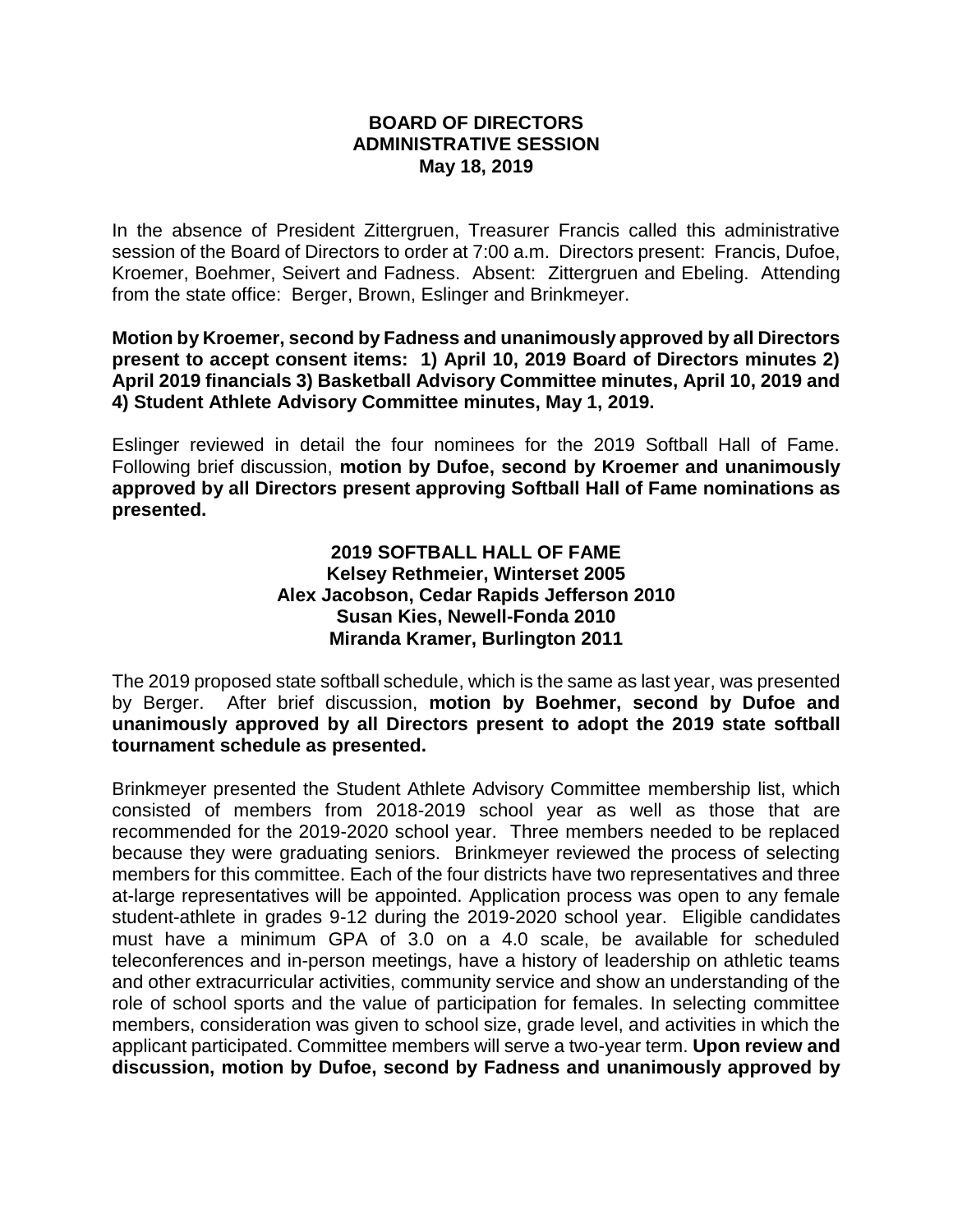## **all Directors present to approve the three newest members of the Student Athlete Advisory Committee as presented.**

In the absence of Ross, Berger presented the track and field update. The 32 state qualifying meets were postponed from Thursday, May 9 to Friday, May 10. The forecast for Thursday was for cold and windy conditions, so some schools postponed their meet to Friday. Once a few schools postponed, others postponed. Some were due to conditions at the host site, but others were due to "wanting to have similar conditions" for the qualifying meets. At 12:30 p.m. on Thursday, there were only seven schools planning on hosting meets. The other 25 had postponed. Following an IGHSAU and IHSAA meeting, the decision was made to postpone all state qualifying meets until Friday, which was forecast to have great conditions for the state qualifying meets. Davenport Central was unable to host its meet on Friday due to their facility and timing system not being available. The meet was moved to North Scott. State qualifying meets ran as scheduled on Friday with little state-wide issues. Qualifiers were posted prior to noon on Saturday and heat and lane assignments finalized by 6:00 p.m. Sunday. The state qualifying method will be discussed by the Track and Field Advisory Committee at their next meeting.

Brinkmeyer reviewed the golf season thus far. Teams were able to play several rounds before the regional assignments were released. She reviewed post-season tournament dates and reminded Directors of the four sites hosting the state tournament. Class 1A at the American Legion Golf Course in Marshalltown, Class 2A at Ames Golf and Country Club, Class 3A at Otter Creek Golf Course in Ankeny and Class 4A Coldwater Links in Ames. State tournament is scheduled Tuesday and Wednesday, May 28 and 29. State qualifying procedures were reviewed. There are 20 regional final sites. The top six individuals advance to state plus sixth place ties. The top two teams only advance to the state tournament (third-place teams do not advance if the host school finishes first or second on their home course). Some discussion was conducted on providing medals for first round-winners. Boehmer indicated he hosted a final and it didn't have a tournament feel. Brinkmeyer stated that if medals were given to first-round winners, golf would be the only sport in which that is done. Brinkmeyer said she hasn't heard much about it but that the subject would be discussed by the Golf Advisory Committee at its next meeting.

Within the soccer update, Brinkmeyer indicated there have been 14 ejections. All were students. Discussion ensued regarding the number of ejections. The state soccer schedule was reviewed. The tournament will be contested at Cownie Soccer Complex on Thursday, Friday and Saturday, June 6, 7 and 8. The Soccer Advisory Committee has recommended that the state tournament be played on Tuesday, Wednesday, no play Thursday and finish up on Friday. Before any adjustment in schedule will be determined, the IGHSAU and IHSAA will work together to solidify their schedules for future years. The AdHoc survey reflects a strong indication that the schools want to have both the girls and boys state soccer tournaments the same week.

In the absence of Ihnen, Executive Director Berger presented the tennis season update. She reviewed the dates for regional team tennis play as well as for singles and doubles. Regional singles and doubles played on May 15 (second year for the date change off of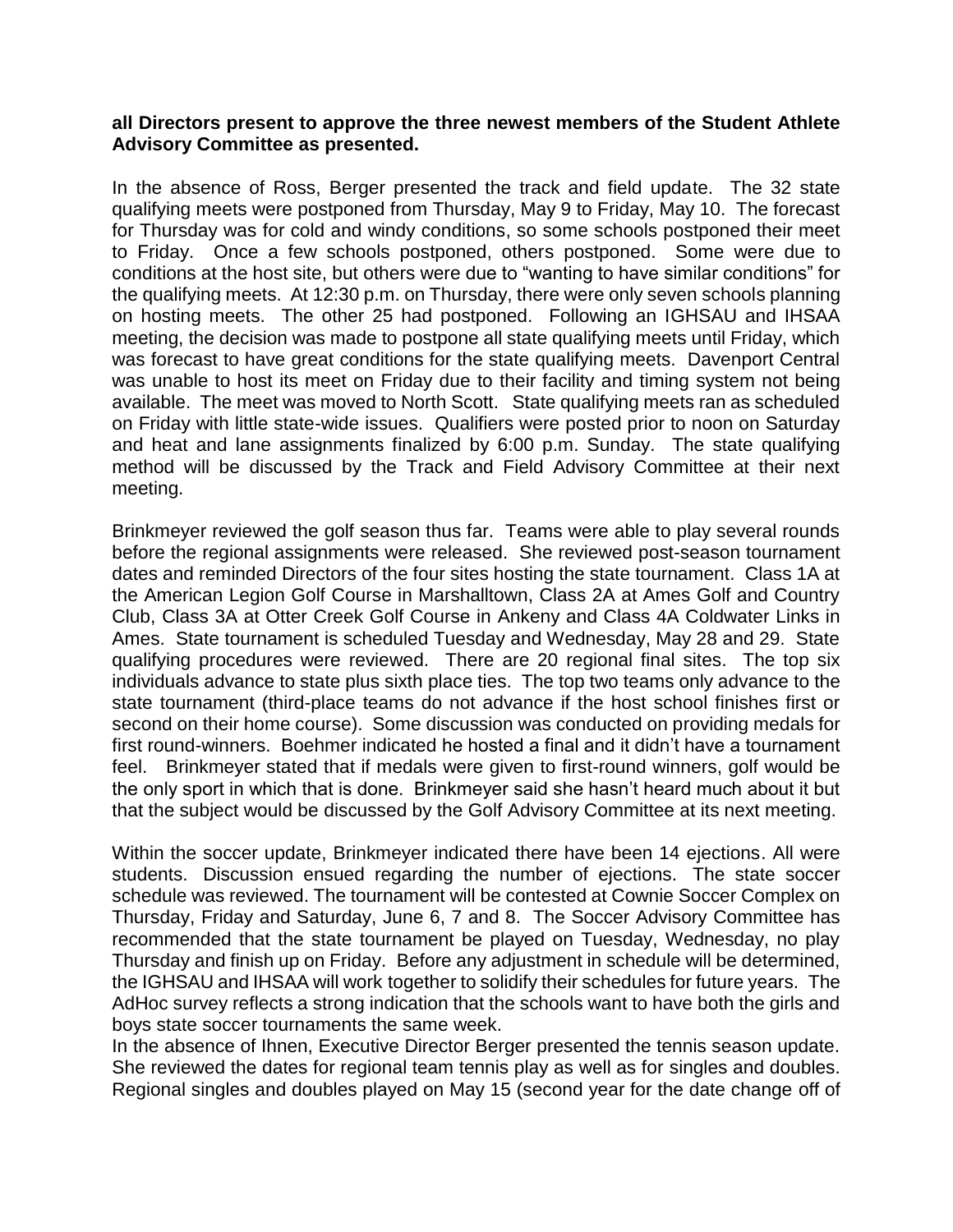state track). First round of state team tennis will be held on May 20/21 at sites across the state, TBD based on weather. State singles and doubles will be held on May 29 and 30 (second year for date change). Friday is a day of rest with state team tennis on Saturday, June 1. Two sites for state team tennis: Johnston and Ankeny. Co-ed tennis tournament will be held at Waveland Park in Des Moines and Ankeny on June 4.

At the last administrative session, Directors approved to grant Executive Director Berger authority, on a case by case basis, and if the request is in writing, to approve sixth graders the ability to begin practice and compete with junior high school softball after the last scheduled day that was published as part of the approved school calendar. This is a oneyear waiver. Since member schools were notified of the option, 41 have written requesting this waiver, which involves 431 sixth grade students.

At the April 10, 2019 Directors' administrative session, they discussed classification and various ways in which classification could be determined. Directors were informed that the superintendent from Cardinal of Eldon, at the last Great Prairie meeting, presented a resolution which calls for a commitment from the IGHSAU and IHSAA Board of Directors, Board of Control and Executive Directors to convene a committee to seriously evaluate the competitive needs of students and schools in order to experience success and the inequities inherent in a system based solely on enrollment size without consideration of family and community capacity for support and make a recommendation to a joint board of both organizations to resolve this issue in the 2019-2020 school year. Since the last Board meeting, there have been nine schools whose superintendent signed the resolution. Discussion ensued.

Executive Director Berger shared with Directors that due to the IGHSAU no longer sponsoring the summer coaching authorization program, it is now partnering with the Iowa Girls Coaches Association and 3D Institute to provide professional development to IGCA member coaches through 3Dimensional Coaching Certification and college credit courses. The IGHSAU and IGCA have committed to granting \$75 scholarships to the first 150 member coaches of girls sports who register for the 3Dimensional Coaching Course for Certification or Course for College Credit. Through the 3D Coaching on-line course for certification and/or college credit coaches will learn how to motivate athletes from within, understand how to build confidence, develop strategies to harness emotions, understand the formula for team cohesion, realize how to effectively set goals and establish a plan to cultivate character. Berger also informed Directors that the IGHSAU has also committed to support the She Coaches Iowa event, which will be held at the Iowa Hall of Pride in August. The mission of this organization is to foster a supportive community of female coaching professionals.

Eslinger briefly reviewed the April 29, 2019 Bowling Advisory Committee minutes. He reminded Directors that due to bowling being a co-ed sport, the minutes must go before the Joint Committee before action is taken by the respective boards. The number of schools providing bowling opportunities continues to grow. Because of the growth, the committee discussed possible changes in the state tournament format.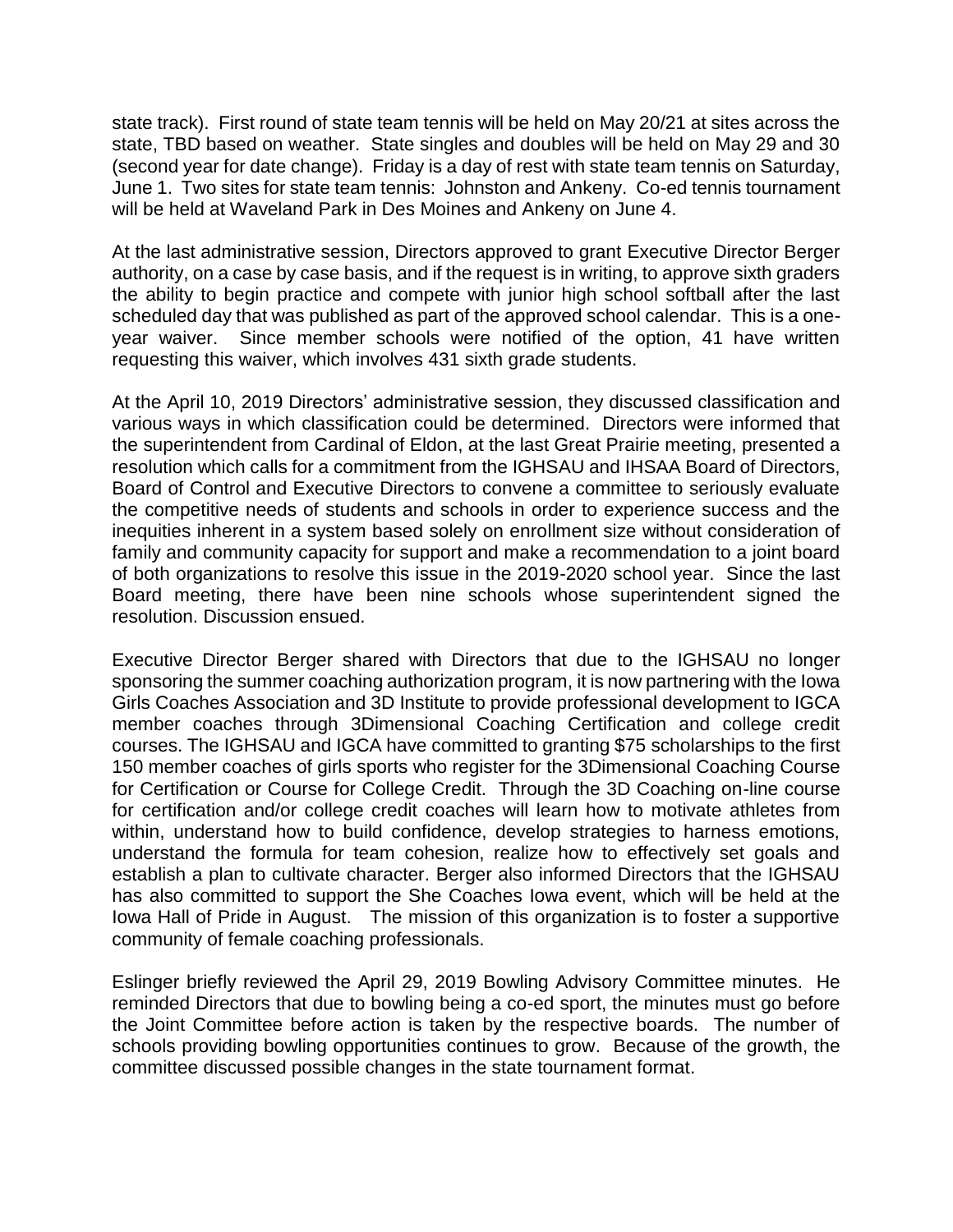The current IGHSAU junior high school sport date policy states that the junior high fall sport season may begin on Monday of week 8. Other junior high seasons may be any time during the school year, but it may not be longer in length than that of the high school season (exception-softball and soccer may be during the summer). In 2019-2020 the first day of school can begin on Friday, August 23. Management recommended a change to the policy which would prohibit junior high school sports to start before the first day of school or the Monday of week 8 of the NFHS Standardized Calendar, whichever is earlier. Berger stated that the intent of the policy change is to allow junior high schools to begin practice on Monday of the same week school started, if they wanted to, not to delay the start of practice. Discussion was conducted on the intent of the proposed policy change. Because of when school starts and the calendar as we look ahead, we want to change the wording and anticipate future calendars. **Motion by Kroemer, second by Fadness and unanimously approved by all Directors present, adopting policy as presented: "Junior high school sports shall NOT start before the first day of school or the Monday of the week 8 of the NFHS Standardized Calendar, whichever is earlier.** 

Brown reviewed the schedule for the annual June meeting. The meeting will be held on Wednesday, June 12 with Directors meeting at 8:30 a.m. and the Board of Directors and Representative Council combined session at 10:00 a.m.

The NFHS summer conference itinerary was presented by Brown.

The next order of business was an eligibility appeal hearing involving Shelby Hatcher who currently attends St. Albert High School in Council Bluffs. Seivert recused herself from the hearing. Treasurer Francis indicated that Executive Director Berger would provide management's opinion followed by the appellant's appeal to that opinion. Board members will have the opportunity to ask questions of either party. Following questions, the Board of Directors will move into Executive Session to discuss the information presented. As per IAC 281-36.16, the Board will issue its conclusion in written form within five days.

Executive Director Berger indicated that the letter from Mcginn Law Firm and the Hatcher family had been provided Directors prior to this administrative session. Shelby Hatcher transferred from Lewis Central High School to St. Albert High School on January 3, 2019. St. Albert High School declared Shelby ineligible to play varsity softball because she did not meet any of the exceptions under the transfer rule. Due to St. Albert's ruling, the family appealed to Executive Director Berger. After reviewing the appeal, Berger upheld St. Albert's decision of ineligibility for 90 consecutive school days. In her ruling she stated that Iowa Administrative Code 28-36.15(3) calls for a 90-day consecutive school day ineligibility period in cases of a student who transfers. This period of ineligibility applies to varsity level competition only. There are exceptions to this rule as specified in the Iowa Administrative Code. Berger found that none of the listed exceptions is applicable to Shelby's transfer. There is a second exception which allows for situations to be reviewed by the IGHSAU. IAC 281-36.15(3) (9) addresses transfer situations not otherwise covered in Chapter 36, often referred to as the "extenuating circumstance" exception and outlines the consideration of the motivating factors for the student transfer. Shelby cannot meet the 90-day ineligibility period due to the number of school days cancelled due to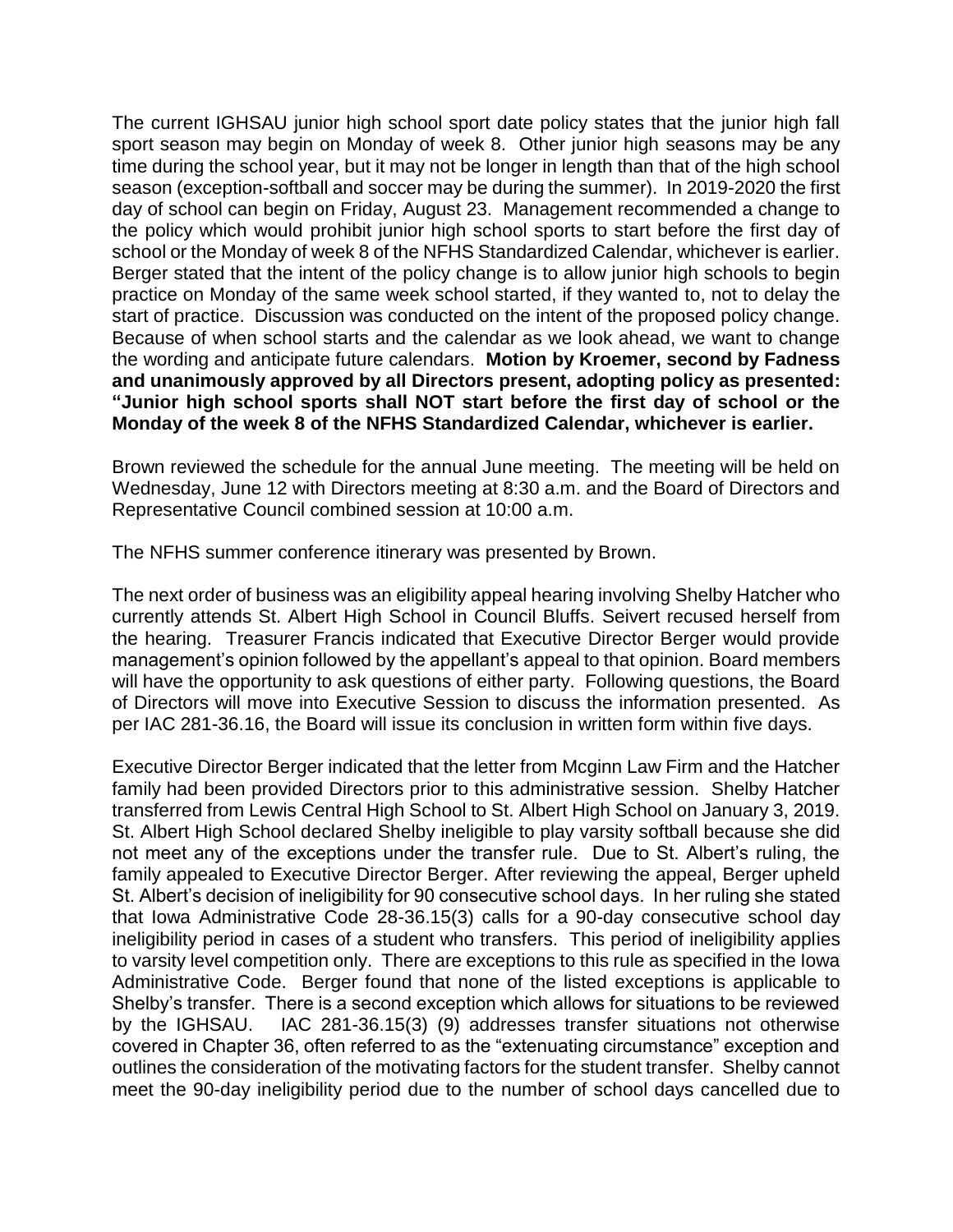inclement weather. The school district opted to add hours of instruction to the 2018-19 calendar as opposed to additional school days. The revised St. Albert calendar reflects that school was cancelled a total of five days during the second semester. St. Albert had 90 school days scheduled before any classes were cancelled due to weather or other circumstances. Executive Director Berger stated she had reviewed other appeal decisions regarding the 90-day period and found no exceptions were applied by the Iowa Department of Education. In addition, the IGHSAU had previously sought Department of Education guidance on the 90 school day requirement when instructional hours are now utilized by many districts. The decision to transfer was the choice of Shelby and her family and no extenuating circumstances were noted with regard to the motivating factors in the decision to transfer. Her family's claim that the 90-day period is "unfair" is refuted by the Department of Education distinction in its guidance on the issue.

Mr. and Mrs. Chris Hatcher along with daughter Shelby were in attendance for the hearing. Mrs. Hatcher presented the basis for their appeal asking the Board of Directors to overturn management's opinion of 90 consecutive school days of ineligibility and declare Shelby eligible to participate on the varsity softball team. Mrs. Hatcher explained that Shelby (a junior) has wanted to transfer from Lewis Central High School to St. Albert High School for a few years, but financially the family could not make it work. In mid-December the family learned that Shelby would be offered tuition assistance. Because it was the end of the semester, Mr. Schweitzer, St. Albert superintendent of schools recommended that Shelby wait until after winter break to begin attending classes. Shelby began classes at St. Albert on January 3, 2019. Mrs. Hatcher stated the family was aware of the 90-day ineligibility rule. Due to weather related school cancellations, St. Albert decided to add hours of instruction to the 2018-19 calendar as opposed to additional school days. The Hatchers weren't informed of the calendar change. The family feels that adding hours rather than days is unfair to Shelby because she will not have the opportunity fulfill her 90-school days of ineligibility prior to the end of school. She will be short five days. They feel Shelby should not be penalized the entire summer and the beginning of the next season. They also feel the rule is unfair if a student has been enrolled the full semester, regardless of days or hours. Even though school was not in session Shelby was still enrolled at St. Albert. They further stated that if the Iowa Department of Education allows schools to make up academic hours, then it should satisfy the requirements for participating in activities. Shelby will be missing an opportunity to play softball this summer because even though she would be eligible to participate on the JV team, St. Albert High School doesn't have enough girls to field one.

The family thanked the Board of Directors for their time and consideration of the appeal. They hope that this situation will bring attention to the need for a rule change.

Following discussion between the Board of Directors and the Hatcher family, **motion by Fadness, second by Kroemer and unanimously approved by all Directors present that this administrative session temporarily adjourn as Directors move into executive session. Session adjourned at 8:15 a.m.**